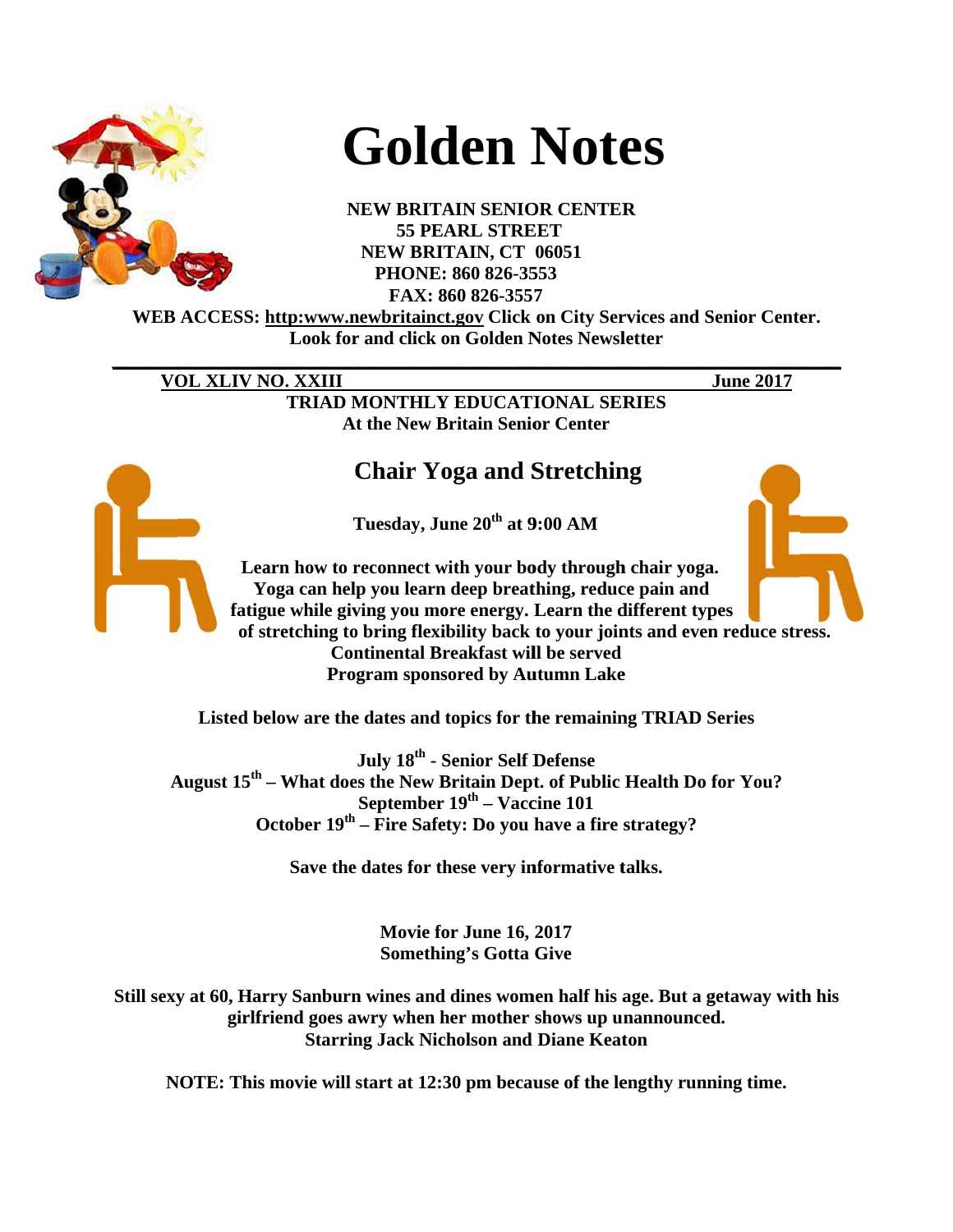**Seniors in Action New Britain Meeting** Thursday, June 1<sup>st</sup> at 9:30 am **Business Meeting followed by Bingo** Come and join the group for some valuable information and socialization. Refreshments will be served Note, this meeting will be held in the Vermont Room



**Book Group Meeting** 

The Public Library – Senior Center Book Group will meet on Tuesday, June 20<sup>th</sup> at 1:00 pm here at the senior center. The book read for June is The Short and Tragic Life of Robert Peace written by Jeff Hobbs. Hope you will join us.



**Chair Yoga Wednesdays 9:30 to 10:30 AM Accommodates all Levels and Disabilities** Sponsored by the New Britain Health Department of Nursing

**Stanley Seniors Mohegan Sun Bus Trips** June  $13^{\text{th}}$ July 11<sup>th</sup> August 8<sup>th</sup> September 12<sup>th</sup> October 10<sup>th</sup> November 14<sup>th</sup>



Price \$23.00, includes \$15.00 for food, \$15.00 for wheel Bus leaves Stanley Tools parking lot at 8:00 am returns at 4:30 pm.

Call Elda Spaczynski at 860 229-2502 for reservations

# **DAILY CALENDAR OF ACTIVITIES**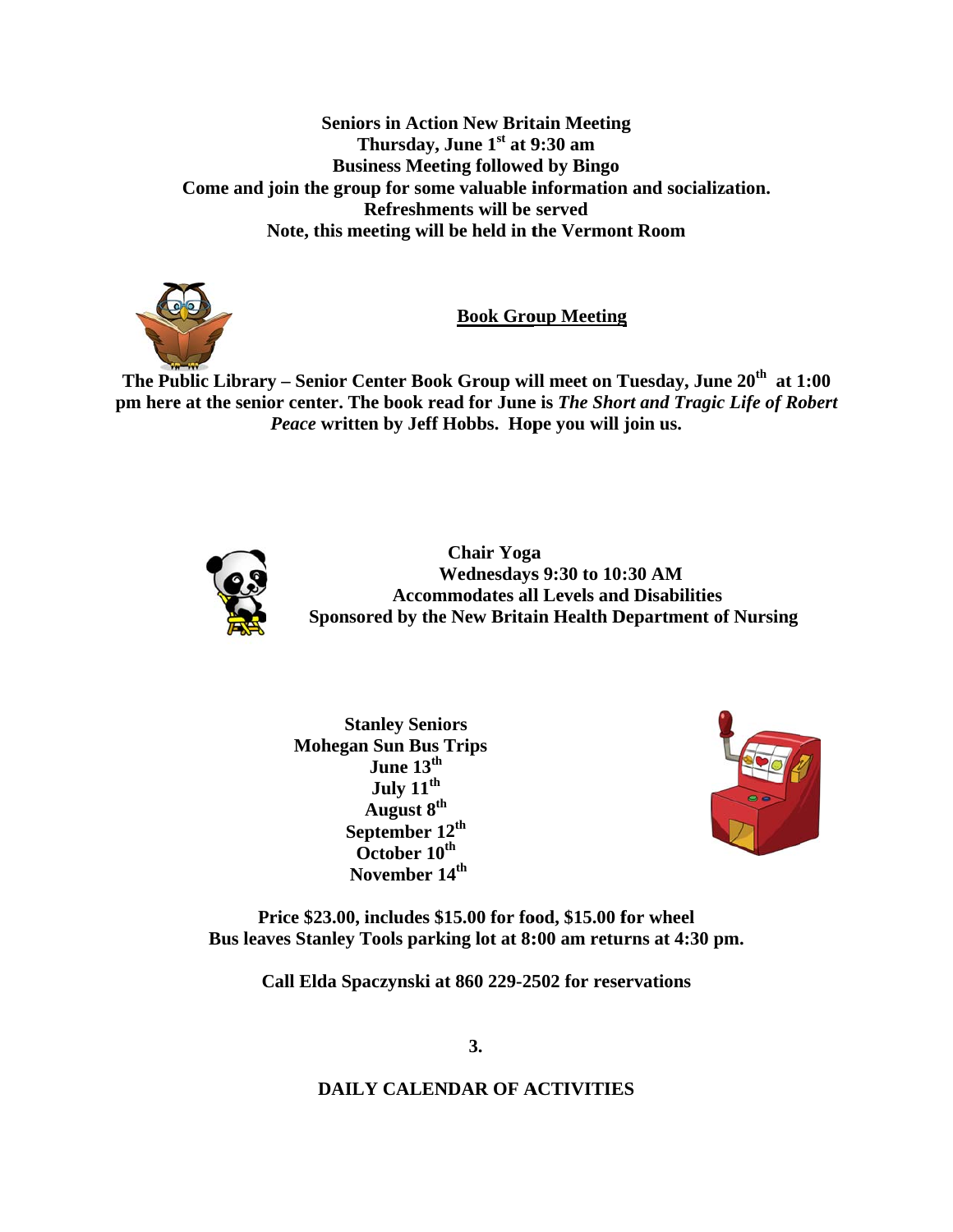# **June 2017 Monday**

**8:15 am to 11:10 am– Snack bar open 8:45 am to 9:15am. – Beginners Line Dancing 9:00 am to 11:30 am Exercise/Table tennis open 9:15 am to 11:30 am – Art class open 9:15 am to 10:00 am – Exercise Class with Chris 10:00 am to 11:00 am – Line dancing class 12:45am to 3:00 pm - Bingo** 

## **Tuesday**

**8:15 am to 11:00 am. – Snack Bar open 8:45 am to 9:15 am - - Beginners Line Dancing 9:00 am to 11:30 am Exercise/Table tennis open 9:15 am to 10:15 am – Exercise Class with Chris 9:15 am to 11:30 pm – Craft group meets 10:30 am to 11:15 am – Line dancing with Chris 12:30 to 2:30 pm – Wii Bowling 1:00 pm to 3:30 pm – Craft group meets** 

# **Wednesday**

**8:15 am to 11:00 am – Snack bar open 9:00 am to 11:30 am – Exercise/Table tennis open 9:30 am to 11:30 am – Pinochle Club 9:15 am to 11:30 am – Art Class open 9:30 am to 10:30 am Chair Yoga 9:30 am to 11:00 am – Adult Coloring 1:00 pm to 3:00 pm – Ballroom Dancing** 

# **Thursday**

**8:15 am to 11:00 am – Snack bar open 9:00 am to 11:30 am Exercise/Table tennis open 9:30 am to 10:30 am –ZUMBA with Amy 9:15 am to 11:30 am – Craft Group meets 12:30 pm to 3:30 pm – Pinochle Club 1:00 pm to 3:30 pm – Craft group meets** 

# **Friday**

**8:15 am to 11:00 am – Snack bar open 9:00 am to 11:30 am Exercise/Table tennis open 9:15 am to 11:30 am – Art class open 9:30 am to 11:00 am – Adult Coloring 1:30 pm to 3:00 pm Square Dancing 12:45 pm Monthly movie (Usually the 3rd Friday of each month)**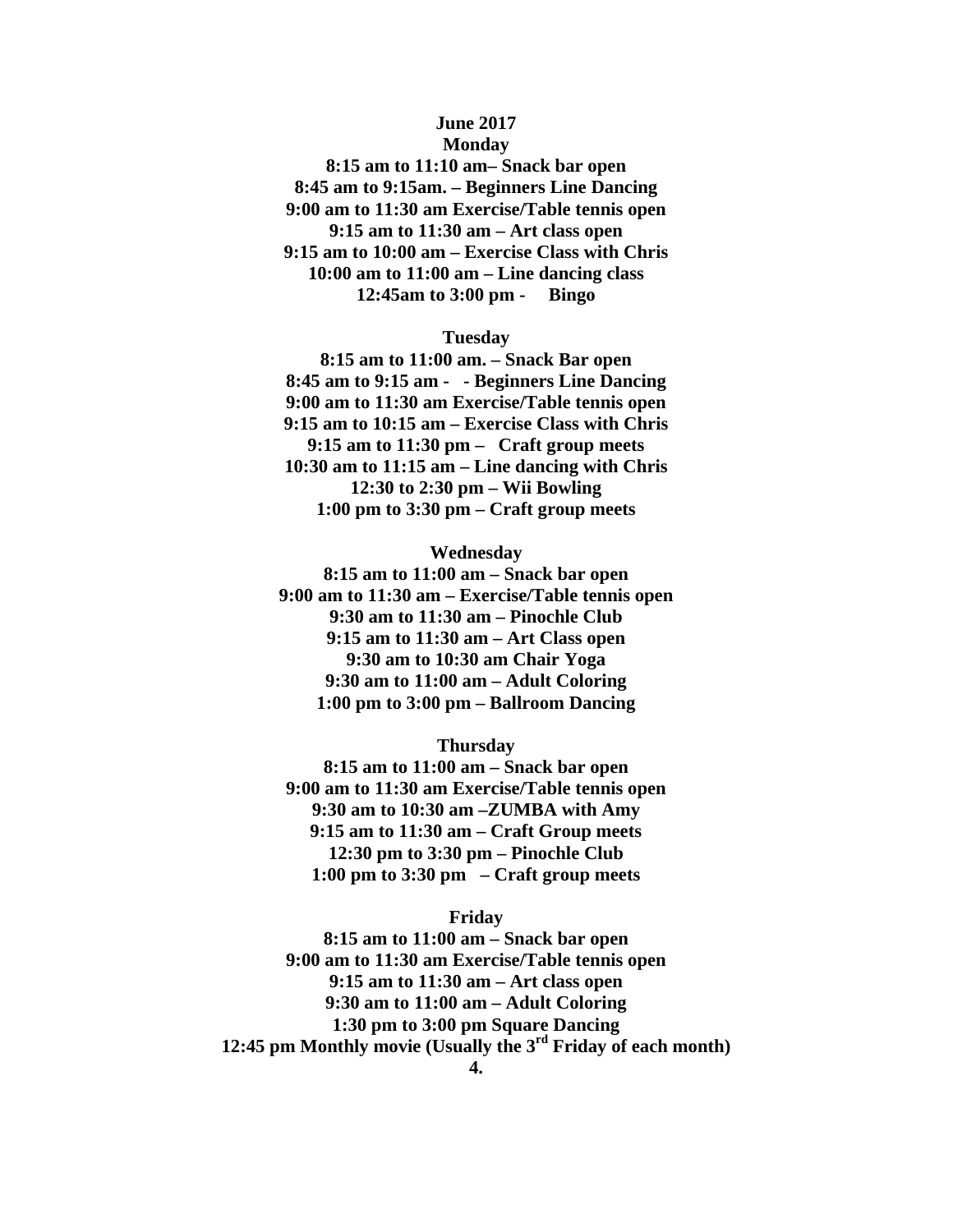# **SERVICES BY APPOINTMENT DIAL-A-RIDE**

**At least a 2-day notice is required for rides to the Senior Center, medical appointments, shopping and other destinations at any time within the month. Call 826-3555 for an appointment. There is a suggested donation of \$1.50 each way.** 

**MEDICARE/MEDICAL INSURANCE INFORMATION** 

**Persons seeking help in filing Medicare claims or appeals, interpreting medical bills and assistance in making decisions concerning Medicare supplemental insurance can make an appointment with Senior Center Staff by calling the Center at 860 826-3553. Advice on Living Wills and how to deal with advance medical directives is also available.** 

**From the Nursing Desk Please join us starting March 1st, 2017! The Nursing Department is sponsoring a Chair Yoga class for seniors on Wednesdays from 9:30-10:30am at the Senior Center. Kelly Murphy will be teaching the class, she is a certified Yoga instructor. This class will be a gentle practice Yoga, using a chair to come in and out of poses. Each** 

**participant will have their own chair to support them in sitting or standing. This class is recommended for all levels and can accommodate all disabilities. Here are just six of the many benefits of yoga for seniors.** 

- **1. Yoga improves Balance and Stability.**
- **2. Yoga improves Flexibility and Joint Health.** 
	- **3. Yoga improves Respiration.**
	- **4. Yoga reduces High Blood Pressure.** 
		- **5. Yoga reduces Anxiety.**
		- **6. Yoga encourages Mindfulness**

**This class will run for 8 weeks to start. If there is sufficient interest we will continue the class. So please come out and meet Kelly and give Chair Yoga a try!**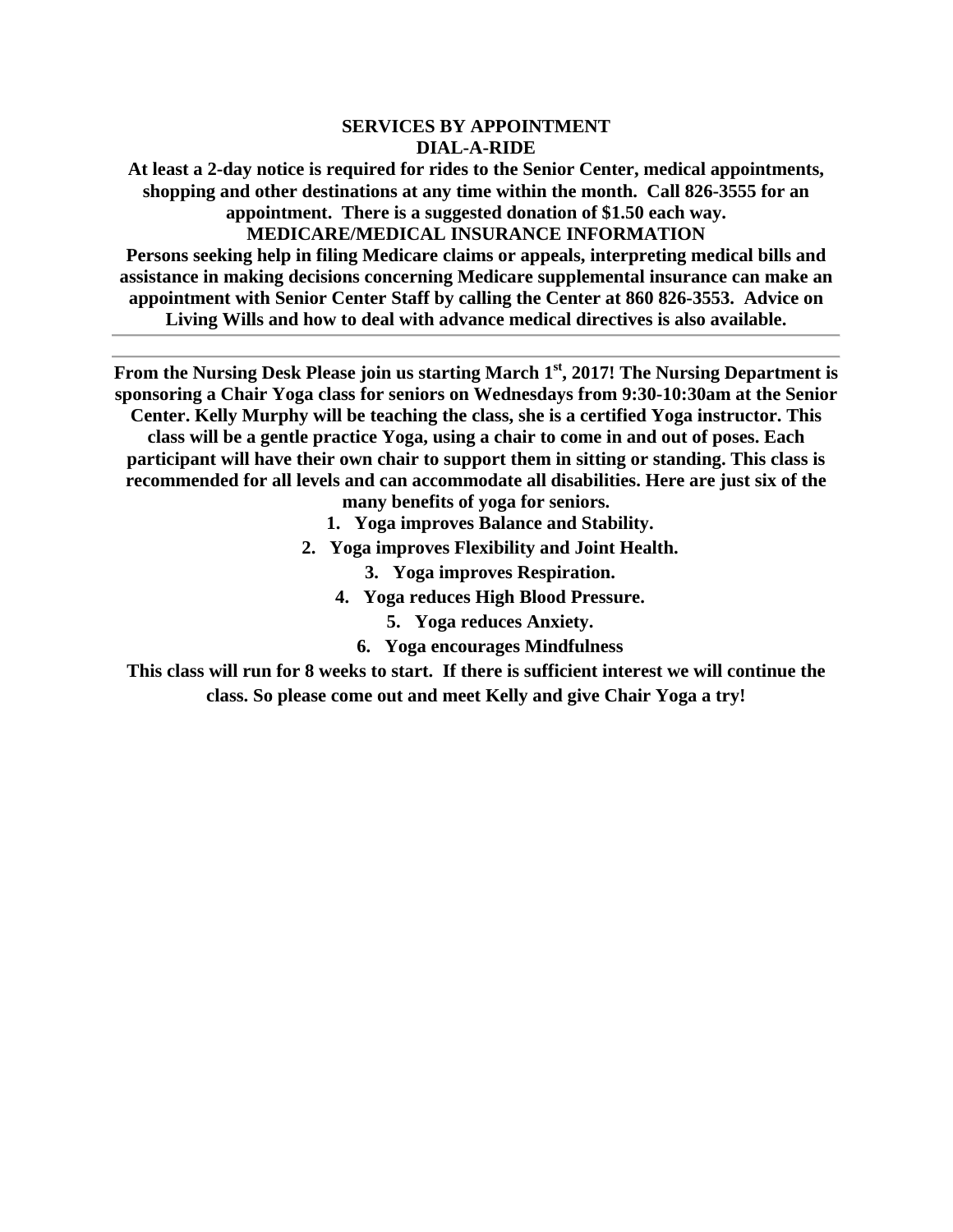|                                                                                                                             |                                                                                                                                        | <b>CW Resources Senior Community Cafe</b><br><b>June 2017</b>                                                                               |                                                                                                                                                    |                                                                                                                                                                                            |
|-----------------------------------------------------------------------------------------------------------------------------|----------------------------------------------------------------------------------------------------------------------------------------|---------------------------------------------------------------------------------------------------------------------------------------------|----------------------------------------------------------------------------------------------------------------------------------------------------|--------------------------------------------------------------------------------------------------------------------------------------------------------------------------------------------|
| <b>MENU ITEMS SUBJECT TO CHANGE</b>                                                                                         |                                                                                                                                        |                                                                                                                                             | <b>SUGGESTED DONATION</b>                                                                                                                          |                                                                                                                                                                                            |
| <b>MONDAY</b>                                                                                                               | <b>TUESEAY</b>                                                                                                                         | <b>WEDNESDAY</b>                                                                                                                            | <b>THURSDAY</b>                                                                                                                                    | <b>FRIDAY</b>                                                                                                                                                                              |
|                                                                                                                             |                                                                                                                                        |                                                                                                                                             | Cranberry Juice<br>Open Faced Turkey<br>Sandwich with<br><b>Turkey Gravy</b><br><b>Herbed Stuffing</b><br><b>Peas and Carrots</b><br>Oatmeal Bread | LS Hearty Vegetable Soup<br><b>Unsalted Crackers</b><br>Lemon Pepper Fish<br><b>Tartar Sauce</b><br><b>Harvest Couscous</b><br><b>Green Beans</b><br>Multi Grain Bread                     |
|                                                                                                                             |                                                                                                                                        |                                                                                                                                             | <b>Birthday Cake</b>                                                                                                                               | Fresh Orange                                                                                                                                                                               |
| 5<br>Orange Juice<br><b>Ziti with Meatballs</b><br>Marinara Sauce<br><b>Parmesan Cheese</b><br><b>Italian Blend Veggies</b> | 6<br>Pork Loin with<br>Pan Gravy<br><b>Brown Rice</b><br>Peas and Onions                                                               | <b>Meatloaf with</b><br>Onion Gravy<br><b>Roasted Potatoes</b><br><b>Buttered Beets</b>                                                     | 8<br>Cranberry Juice<br>Chicken Scampi<br>Linguini<br><b>Cauliflower and Peppers</b>                                                               | 9<br>Grape Juice<br><b>Roast Beef</b><br>Mushroom gravy<br><b>Mashed Potatoes</b><br><b>Green Beans</b>                                                                                    |
| <b>Garlic Bread</b>                                                                                                         | <b>Rye Bread</b>                                                                                                                       | W.W. Dinner Roll                                                                                                                            | <b>Biscuit</b>                                                                                                                                     | <b>Dinner Roll</b>                                                                                                                                                                         |
| Pudding                                                                                                                     | Fresh Tangerine                                                                                                                        | <b>Mixed Fruit Cup</b>                                                                                                                      | <b>Cinnamon Applesauce</b>                                                                                                                         | Lemon Pudding                                                                                                                                                                              |
| 12<br>Veal Marsala<br>Marsala Sauce<br><b>Brown Rice</b><br>Sautéed Garlic Broccoli<br><b>Catmeal Bread</b>                 | 13<br>Grape Juice<br><b>Tuna Mac</b><br>and Pea Salad<br><b>Stewed Tonatoes</b><br><b>Pumpernickel Bread</b>                           | 14<br>Salisbury Steak<br>LS Gravy<br><b>Mashed Potatoes</b><br>Italian Green Beans<br>W.W. Hamburger Bun                                    | 15<br><b>Cranberry Juice</b><br>Turkey Tetrazzini over<br><b>Wide Egg Noodles</b><br>Peas & Carrots<br><b>Dinner Roll</b>                          | <b>Father's Day Special16</b><br>Orange Juice<br><b>Broccoli and Cheese</b><br><b>Stuffed Chicken Breast</b><br>Long Grain Rice<br><b>Buttered beats</b><br><u>רכת</u> ו<br>12 Grain Bread |
|                                                                                                                             |                                                                                                                                        |                                                                                                                                             |                                                                                                                                                    |                                                                                                                                                                                            |
| Apricots<br>19<br>Apple Juice<br>Seasoned<br>Chicken Leg with<br><b>Spanish Rice</b><br><b>Green Beans</b>                  | Cookies<br>20<br>Grape Juice<br>LS Sliced Ham with<br><b>Pineapple Sauce</b><br><b>Mashed Potatoes</b><br><b>Country Style Veggies</b> | Cantaloupe<br>21<br>Spaghetti with<br><b>Meat Sauce</b><br><b>Italian Blend Vegetables</b><br><b>Romaine Salad</b><br><b>Ranch Dressing</b> | Pecan Spinwheel<br>22<br>Cranberry Juice<br><b>Philly Cheese Steak</b><br><b>Onions and Peppers</b><br><b>Tater Tots</b><br>Coleslaw               | Strawberry Sundae<br>23<br>LS Cream of Mushroom<br><b>Unsalted Crackers</b><br>Pier 17 Fish<br><b>Tartar Sauce</b><br><b>Rice Pilaf</b><br>Capri Blend Veggies                             |
| <b>Catmeal Bread</b><br><b>Brownie</b>                                                                                      | 12 Grain Bread<br><b>Fresh Peach</b>                                                                                                   | <b>Garlic Bread</b><br><b>Citrus Sections</b>                                                                                               | Sub Roll<br>Applesauce                                                                                                                             | <b>Rve Bread</b><br><b>Tropical Fruit Cup</b>                                                                                                                                              |
| 26<br><b>Turkey Kielbasa</b><br><b>Buttered Noodles</b><br>Red Cabbage                                                      | 27<br>Orange Juice<br><b>Bruschetta Chicken</b><br>Linguni<br>Italian Blend Vegetables                                                 | 28<br>Hamburger<br>Lettuce and Tomato<br><b>Steak Fries</b><br><b>Green Beans</b>                                                           | 29<br><b>Cranberry Juice</b><br><b>BBQ Pork Chop</b><br>Macaroni and Cheese<br>Peas and Carrots                                                    | 30<br>LS Cream of Mushroom<br><b>Unsalted Crackers</b><br>Egg Salad with Celery<br>Potato Salad<br><b>Broccoli and Red Perper</b>                                                          |
| <b>Rye Bread</b>                                                                                                            | Garlic Bread                                                                                                                           | Hamburger Roll                                                                                                                              | W.W. Dinner Roll                                                                                                                                   | <b>Pumpernickel Bread</b>                                                                                                                                                                  |
|                                                                                                                             |                                                                                                                                        |                                                                                                                                             |                                                                                                                                                    |                                                                                                                                                                                            |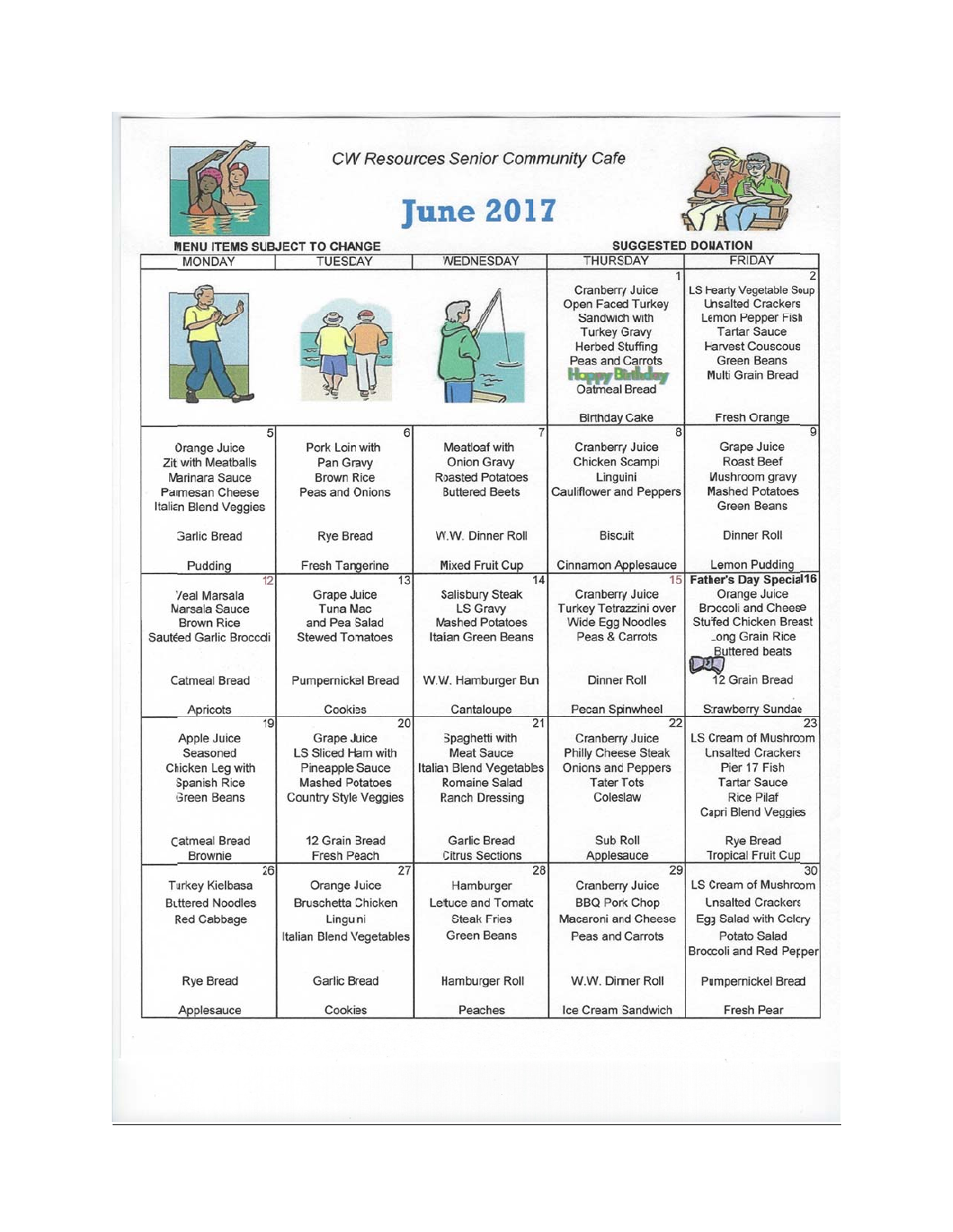